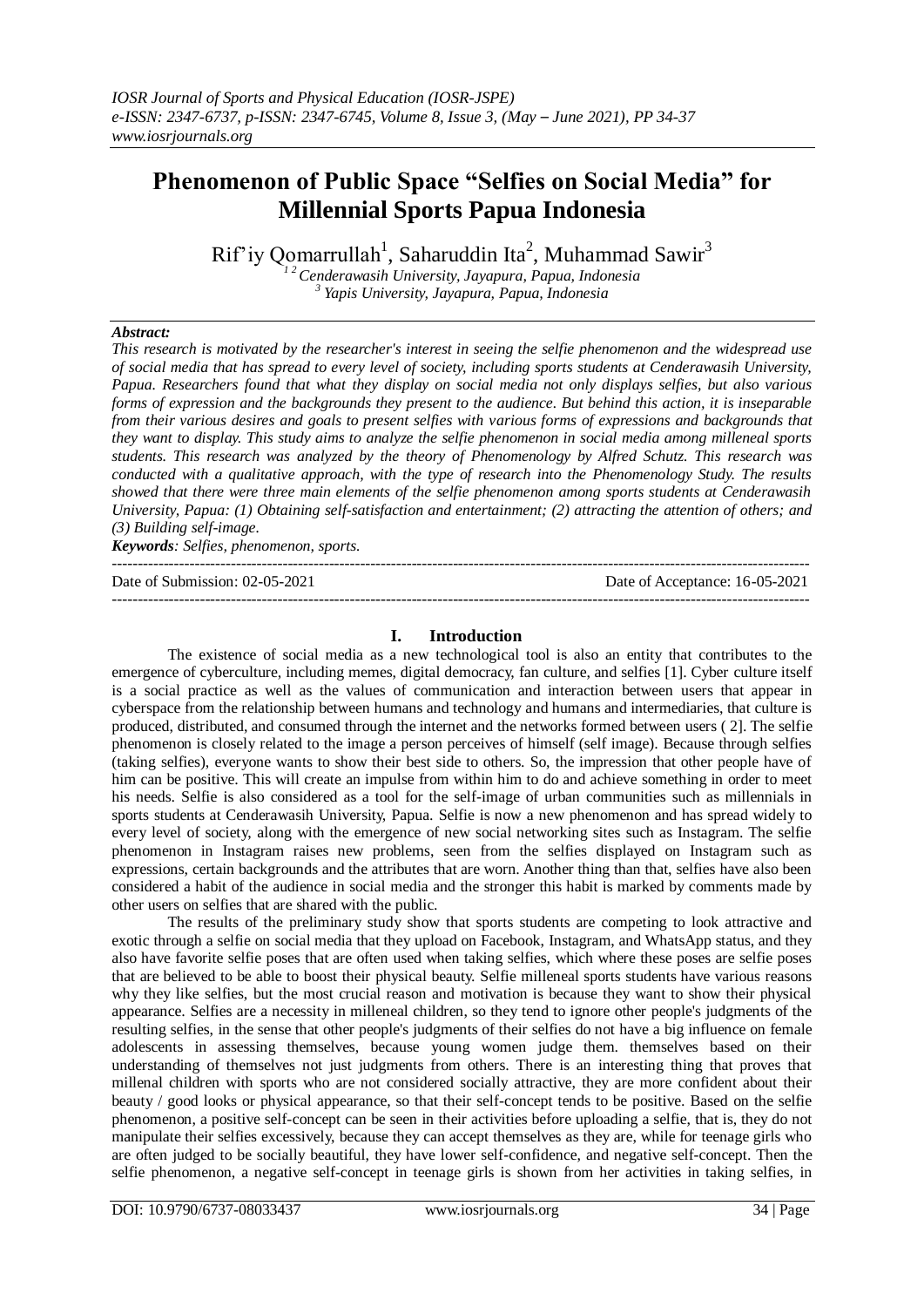which she always tries to manipulate her selfies excessively by changing the shapes of her face and body in her selfie photos. Based on the background of the problems above, the author is interested in researching the social symptoms of the selfie phenomenon among sports students at Cenderawasih University, Papua. The purpose of this study is to describe the social symptoms of the selfie motive phenomenon among milleneal sports students.

# **II. Material and Method**

The research was conducted using a phenomenological qualitative descriptive approach [3]. The informants in this study were 25 students of the sport science faculty of Cenderawasih University, Jayapura City, Papua Indonesia, which was held in April 2021. The data collection techniques used by researchers were interviews, observation and documentation [4]. The data analysis method used is descriptive method [5], which describes the results of the data obtained. The selfie phenomenon is closely related to the image a person perceives of himself (self image). Because through selfies (taking selfies), everyone wants to show their best side to others. So, the impression that other people have of him can be positive. This will create an impetus from within him to do and achieve something he wants in order to fulfill his needs. Therefore, in the process of taking selfies, there are a number of things that need to be explored about what are the reasons for teenagers to take selfies so that they have a positive or negative impact, to prevent excess selfie activities on adolescents, an analysis process is carried out. Meanwhile, in this study analyzed with the phenomenological theory proposed by Alfred Schutz [6]. The essence of thought is how to understand social action (which is oriented to the behavior of people or other people in the past, present and future) through interpretation. In other words, base social action on experience, meaning and awareness. To describe all one's actions, Schutz grouped them into two types of motives, namely: (a) In-order-to-motive; and (b) Because motive.

# **III. Results and Discussion**

Based on the research that the author has done regarding the social symptoms of the selfie phenomenon among sports students at Cenderawasih University, Papua. The author found three reasons why milleneal sports students share selfies by displaying various expressions and backgrounds that they want to display, the motives are as follows:

First, girls are more likely to take selfies than boys. In general, a girl who has a high curiosity, and explores everything, and tries everything she has never experienced. The behavior in the form of selfies was seen by female students. When the selfie results get better, the motivation to upload to social media will be even greater. Where in them there is a need for respect from others, status, fame, domination, pride, being considered important and appreciation from others. People whose needs for self-esteem are fulfilled will appear as confident people, independent of others and always ready to develop continuously to further achieve the highest need, namely self-actualization. Self-actualization is the process of being yourself and developing unique psychological traits and potentials. Self-actualization will change in line with the development of one's life. When a person reaches adolescence-adulthood, he will experience a shift in self-actualization from physiological to psychological. on Path's social media accounts so as not to be out of date, providing information to friends about what they are doing and filling teenage leisure activities so as to reduce boredom and to add to photo collections. Too often uploading selfies depicts the increasing narcissism among milleneal children. This also leads to the perception that teenagers who have a hobby of selfies are more concerned with appearance and beauty or physical good looks [7]. Students who are addicted to this are illustrated by the selfconcept in the self-scheme, namely self-knowledge, which influences the way a person processes information and takes action. If the social scheme of the object is someone else, then in the scheme of itself the object itself, through the discussion of images, visually conveys messages covering various types of messages, namely the delivery of messages, ideas, ideas, visions, the attitude of the photographer and the audience [8]. There is an interesting fact that some female students who are said to be not women in their daily lives are considered beautiful by others, instead they are more confident about their beauty or physical appearance, so that it is reflected that they have a positive self-concept [9]. Based on the selfie phenomenon, the positive self-concept of teenage girls can be seen from the activities they do before taking selfies, namely they do not edit their selfies excessively, such as changing the appearance of their face or body, what they edit is lighting or simply adding accessories to photos only, so that the photos look more varied and they are able to assess their physical appearance and assess others positively and openly. While teenage girls who are actually often said to be beautiful and often get praise from others for their physical beauty, they actually have lower self-confidence and a negative self-concept. The phenomenon of selfie, negative self-concept is shown by how female adolescents assess their own physical appearance, the results of which prove that they cannot respect themselves, and tend to assess their physical appearance negatively coupled with feelings of envy so that female students compare their own physical appearance. with the physical appearance of other women. Therefore, in his mind there is always a feeling of dissatisfaction with his physical appearance or beauty.

Second, the existence of social media as a new technological tool is also an entity that contributes to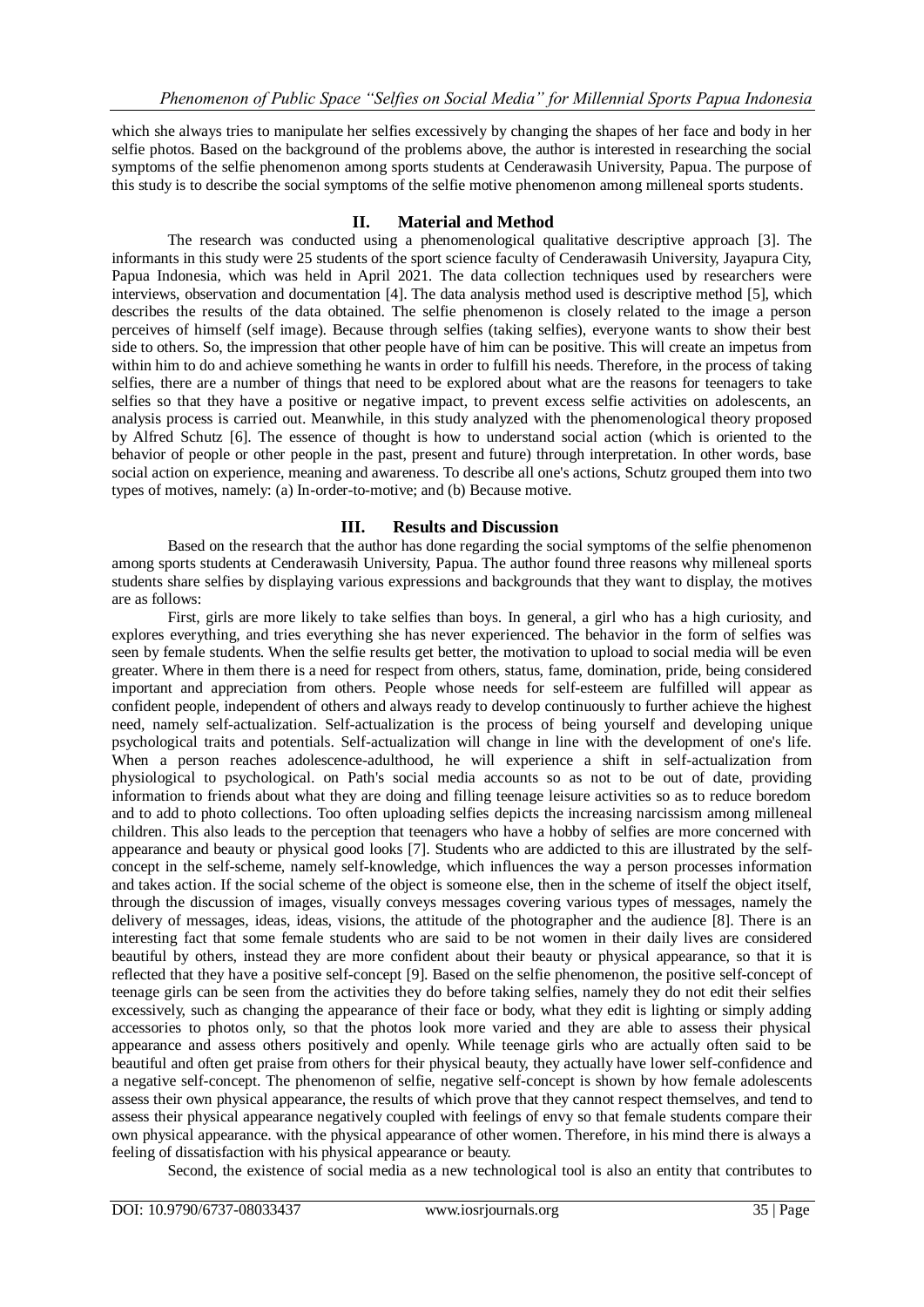# *Phenomenon of Public Space "Selfies on Social Media" for Millennial Sports Papua Indonesia*

the emergence of cyber culture. Furthermore, in many cases, cyber culture in social media cannot be found or occurs in the real world. Although it occurs in the virtual world with the help of technological devices, cyber culture has a role as well as an influence on the social life of offline users [10]. Culture in a semiotic perspective explains that culture is a set of social practices through which meaning is produced, circulated, and exchanged, both symbols and signs [11]. Then in Instagram or Facebook the symbol of love is interpreted as a sign of liking what has been published to the public, in the midst of the selfie phenomenon that is trending among Cenderawasih University students, especially milleneal sports children. Based on the results of observations and interviews, it was found that the motives of sports students from Cenderawasih University in Papua to display selfies with certain expressions or backgrounds that want to be displayed because of the motive to get selfsatisfaction and entertainment when many get symbols of love, because for them the love given indicates that the public liked the photo shown. The research conducted shows that in addition to the entertainment motive of uploading selfies on Instagram and the presence of positive responses such as likes and comments, it is also a reason for uploading selfies again. The presence of Instagram or Facebook as a new social media that functions as a service provider for sharing photos, of course in this case it is inseparable from the user's motive in using the media. Motive is an understanding that completes all the driving reasons or impulses in humans that cause him to do something [12]. Regarding the use of media, there are four functions of media for individuals. These functions include: information, personal identity, integrity and social interaction, entertainment [13]. Not much different from the views of some of the experts above, in this case the motives of some sports students in sharing selfies to the public. In addition to a sense of self-satisfaction and feeling entertained when they get a lot of love, some sports students also get self-satisfaction and are entertained when they upload selfies that want to be displayed such as expressions that are considered beautiful, handsome, sweet, funny and worthy of being seen by the public. The addiction to selfies has certainly led to negative things, but if we refer to the view of Karl Marx that how "'religion as opium", where according to Marx, the function that religion plays in people's lives is the same as addiction to a person. Therefore, with religion, the suffering and pain experienced by an exploited society can be alleviated through fantasy, no more oppression [14]. It is the same as what sports students do, where selfies not only provide a level of self-satisfaction, entertainment, but also have become addictive to always share selfies so that these activities become daily routines. This also shows that the selfie activities carried out by most teenagers result in an addictive nature which ends in an obsession to get the desired photo [15]. Based on Alfred Schutz's view of the motive of one's actions. Schutz distinguishes two types of motives, namely 'in order to' and 'because' motives. The first motive relates to a person's reasons for taking an action in an effort to create expected situations and conditions in the future. The second motive is a retrospective view of the factors that cause a person to take certain actions [16]. Seeing the motives of some sports students, they often share selfies with what they display, such as certain expressions and backgrounds, because of the "'for"' (in order to) motive. They often share selfies with a cute, beautiful, dashing smile, even funny expressions because of the motive for self-satisfaction and entertainment. When they get lots of love signs and will repeat selfies again. They feel satisfied and entertained even though they see selfies that are considered beautiful, manly, sweet, funny, and sweet on social media.

Third, the presence of social media among sports students is an interesting phenomenon. As we know, the existence of the internet in Indonesia is mostly accessed by teenagers. The use and behavior of the internet with sports students, shows that at least more than 30 million people in Indonesia who access the internet regularly, it means that almost half are university students. The presence of social media among teenagers makes a person's private space fuse with public space. There has been a cultural shift among sports students, they do not hesitate to upload all their personal activities to be conveyed to their friends through social media accounts in shaping their identity. This study wants to describe how the selfie phenomenon is used by sports students as a medium to form self-identity. The existence of the internet indirectly produces a new generation. This generation is considered to be a future generation who are nurtured and raised in a new cultural environment of interactive digital media, who are aloof (desocialized), communicate personally, are computer literate, are raised with video games and more free time to listen to radio and television [17] ]. There was a cultural shift, from traditional media culture to digital media culture. One of the social media that is quite influential in Indonesia is Facebook and Instagram. Individual values that are displayed indirectly describe the self-concept of individuals and interact with individuals.

# **IV. Conclusion**

## **1. Summary**

Based on the results of research and discussion, it can be concluded that behind the selfie uploaded to social media is not just a photo, behind the selfie actually has a purpose and purpose. The selfie motive among military sports students at Cenderawasih University is for. get self-satisfaction and entertainment, because they want to build a self-image, to attract the attention of others. The motives are not only aimed at themselves, but also aimed at the audience, where the motives are manifested through the expressions, backgrounds, and